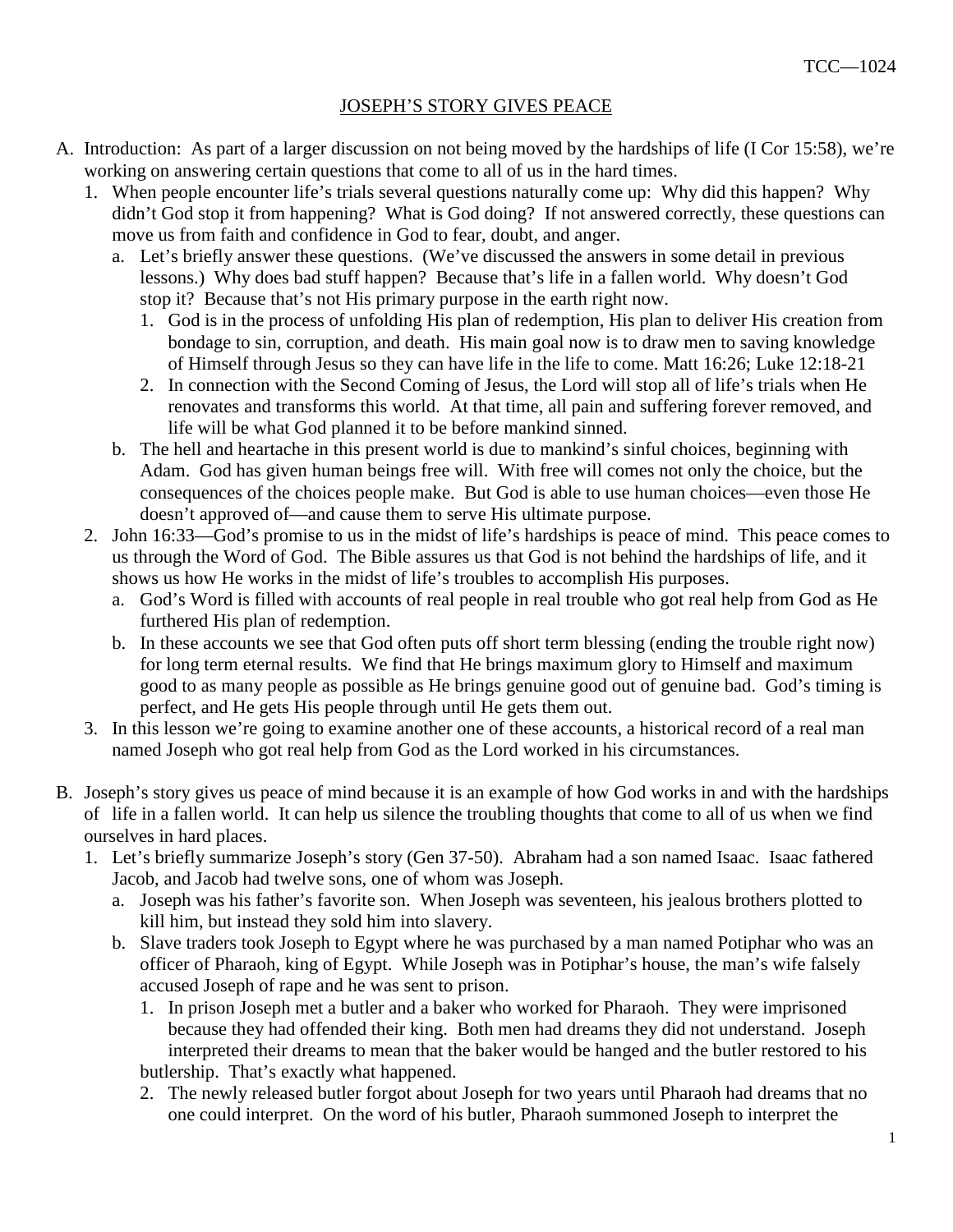dreams. Joseph said the dreams predicted seven years of great abundance followed by seven years of famine, and advised that food gathering begin immediately.

- A. Pharaoh put thirty-year-old Joseph in charge of designing and implementing a food gathering and distribution program. Because of Joseph's efforts, when Egypt and surrounding nations faced the famine, there was plenty of food to feed those affected by it.
- B. Joseph's own brothers were among those who came to Egypt for food. Joseph was eventually reunited with his entire family when his father, brother, and their wives and children moved to Egypt to live.
- 2. Why did this happen to Joseph? Because that's life in a sin cursed earth. His troubles were the result of a series of freewill acts carried out by fallen men and women influenced by Satan. His brothers chose to sell him into slavery and Potiphar's wife chose to falsely accuse him of rape. Consider these points.
	- a. We know that God was not the source of Joseph's troubles because, Jesus who is God and shows us God, never treated anyone like Joseph's brothers treated him (John 14:9-10; John 5:19). Note that the Lord delivered Joseph from his afflictions (Acts 7:9-10). God doesn't afflict people, directly or indirectly, only to turn around and deliver them. That would be a house divided. Matt 12:25-26
	- b. Joseph's ordeal has Satan's fingerprints all over it. The Bible says that the devil is a murderer and a liar who seeks to steal from and devour men. John 8:44; John 10:10; I Pet 5:8
		- 1. Joseph's brothers planned to murder him and then lie to their father about what really happened. Potiphar's wife also lied and, as a result, stole years of Joseph's life—all hallmarks of the devil.
		- 2. Did Satan directly cause Joseph's troubles? The Bible doesn't say. But we do know that he works on unsaved men through our fallen flesh (Eph 2:2). He presents our minds (saved and unsaved) with thoughts in an attempt to influence behavior (II Cor 11:3; Eph 6:11). As the god of this world (II Cor 4:4), Satan had had access to Joseph's brothers and all the people along the way, along with the opportunity to influence their behaviors.
- 3. Before we move on, we need to clear up any possible misunderstandings. Some might say: God may not have caused Joseph's troubles, but He allowed them. And, doesn't God have the devil on a leash and doesn't he sometimes use the devil to perfect His people?

 a. Remember what we've already said about the phrase that "God allows". This statement is not found in the Bible the way we use it. We've loaded it with meaning not consistent with Scripture.

- 1. For many of us, implicit in the phrase "God allowed it", is the idea that because God didn't stop it, He is for it, approving of it, or behind it in some way. God allows people to sin. That doesn't mean He is for it or behind it in any way. Men and women really do have free will.
	- 2. God does not stop people from making choices. If He were going to overrule someone's will, He would do it for their eternal salvation, not to make our lives easier.
	- 3. Much of the trouble in life is the result of other people's choices. So we pray to God: Stop that person from doing what they're doing. But we're asking Him to do something He has not promised to do.
	- b. God and the devil aren't working together. Nowhere does the Bible call Satan God's teaching and perfecting tool. The name Satan is from a word that means adversary. (What about Job? For an in depth discussion, read chapter 6 of my book, *God is Good and Good Means Good.*)
		- 1. The Bible tells us to resist the devil (James 4:7). If he is God's instrument sent to perfect us, how can you resist him and still receive the teaching God is supposedly sending through him?
		- 2. The Holy Spirit is the Teacher of the church and the Word of God is His teaching tool. John 14:26; II Tim 3:16-17; Eph 4:11-12; Eph 5:25-27; John 15:3; etc.
- 4. Back to Joseph's story. We can see in what happened to him how God maximized the consequences of human choice for His glory and much good. We also see that timing was involved. God put off short-term blessing (stopping the troubles before or as soon as they began) for long-term eternal results. a. Why didn't God warn Joseph ahead of time what his brothers intended to do or stop it immediately?
	- 1. That wouldn't have solved Joseph's problem because his brothers would've still had hatred and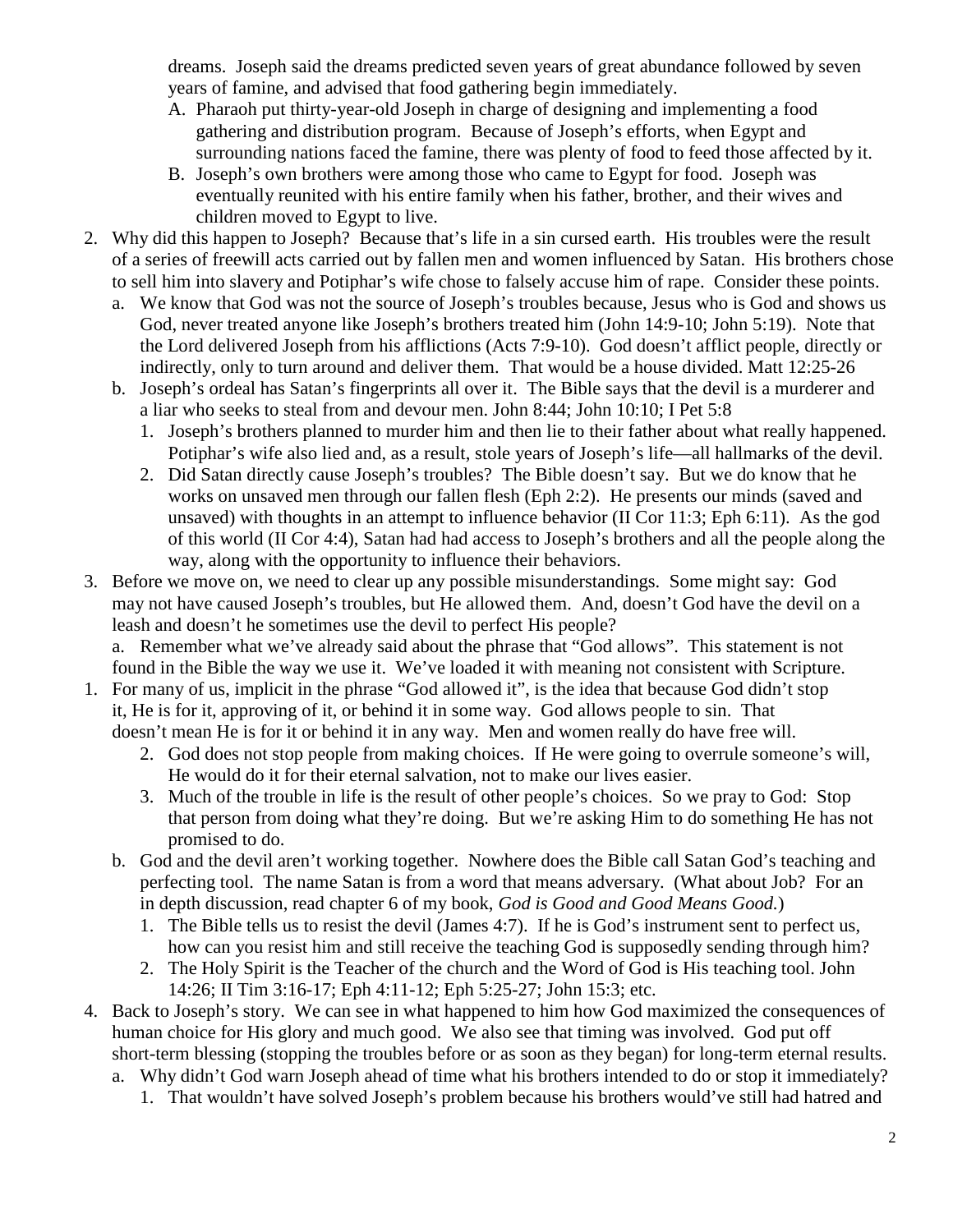murder in their hearts toward him. It would have resurfaced at another time in another way.

- 2. Had God stopped the trouble at any point, Joseph would not have ended up in Egypt in charge of a food distribution program, and he and his family may not have survived the famine.
- 3. Had the family been wiped out, God's plan of redemption would have been thwarted because Jesus came into the world through Joseph's family. Eternal results are more important than temporary blessings.
- b. Why didn't God step in when Potiphar's wife lied about Joseph? Because He could see where her choices would lead. Joseph went to prison, but it was in prison that he met the butler who was his link to Pharaoh.
- c. After the butler was released from prison, he forgot about Joseph and his case of false imprisonment for two years. Why didn't God remind the butler?
	- 1. Had the case been brought before Pharaoh prior to the king's troubling dreams, Joseph may have been released from prison, but there would've been no reason for Pharaoh to promote him. He may have faded into obscurity in Egypt or returned to Canaan and maybe died in the famine.
	- 2. Once again, we see short term, temporary blessing put off for long term eternal results.
- 5. God brought great good out of the evil done to Joseph. Joseph ended up positioned to feed his family and preserve the line through which Jesus would one day come. His food plan also saved thousands from starvation and multitudes of idol worshippers heard about the One and Only God, Jehovah.
	- a. During Joseph's servitude in Potiphar's house, Potiphar, a worshipper of the gods of Egypt, realized
	- t that Almighty God was with Joseph. Gen 39:3
	- b. While in prison, Joseph acknowledged God as the one who gave him accurate interpretations of the baker and butler's dreams. As a result, many more Egyptian idol worshippers heard about the Only, Almighty God. Gen 40:8
	- c. When Joseph was brought before Pharaoh to interpret his dreams, Joseph credited the Lord as the interpreter. And the king recognized that God was at work in Joseph. Gen 41:38-39
	- d. Many countries came to Egypt for food during the years of famine. Great numbers of these people likely heard about the Sovereign Lord as they were told why Egypt had plenty of food when no one else did. Gen 41:57
- 6. God got Joseph through his ordeal until He got him out. Not only did the Lord preserve Joseph, He caused him to thrive in the midst of very difficult circumstances.
	- a. Joseph quickly advanced when he arrived at Potiphar's house as a slave, and Potiphar gave him charge over the entire household. Gen 39:2-4
	- b. Although Joseph was accused of rape and death was the standard penalty for this crime, Pharaoh sentenced him to prison for political captives instead of execution. Joseph was placed in irons in prison, but he was delivered from those chains and put in charge of the entire prison. When the butler and baker arrived, Joseph became their waiter. Gen 39:21-23
	- c. Joseph was eventually promoted to second in command in Egypt. (Only Pharaoh had a higher rank.) Joseph was also given a wife with whom he raised a family. Gen 41:40; Gen 41:51-52
- 7. Joseph's story gives us peace because it is a real life example of how God works in a fallen world.
	- a. Because the entire story along with the end result is recorded, we can clearly see how what seemed like a loss or a setback was actually a stepping stone to victory.
	- b. We see how God brought genuine good out of genuine bad as He used the problem (Joseph's ordeal) to solve a problem (potential death by starvation of the line through which the Redeemer will come) and maximized circumstances (brought knowledge of the True God to multitudes).
- C. Joseph himself is an example of a man who had peace of mind in the midst of the storm. Although there is no one verse that specifically says Joseph had peace, the circumstantial evidence is overwhelming.
	- 1. God's promise to His people is that He will keep in peace those whose minds are fixed on Him. Isa 26:3—You will keep in perfect peace all who trust in you, whose thoughts are fixed on you. (NLT)